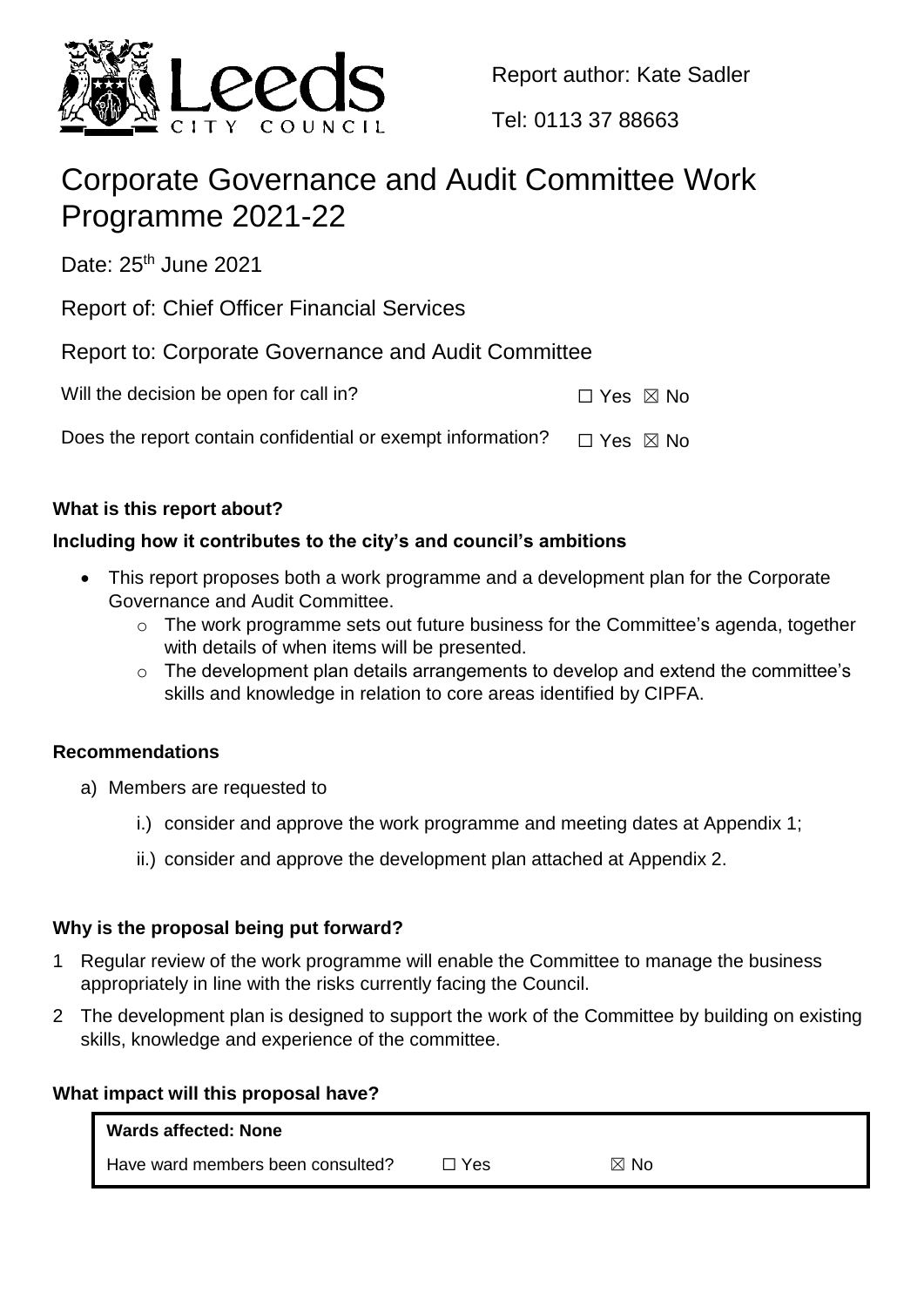- 3 The work undertaken by the committee throughout the year will support the understanding of the internal control and risk environment, and support the committee's approval of the statutory Statement of Accounts and Annual Governance Statement.
- 4 The development programme set out is designed to support the Committee's robust examination of the assurance provided to ensure an accurate reflection of the internal control and risk environment in the AGS.

## **What consultation and engagement has taken place?**

- 5 The Work programme was approved by Corporate Governance and Audit Committee at its meeting in March 2021. Amendment are proposed following consultation with Grant Thornton in relation to the timetable for external audit of the accounts following amendments to the Accounts and Audit Regulations.
- 6 Members are invited to comment on the proposed development plan.

## **What are the resource implications?**

7 The work undertaken by the committee will provide assurance as to the appropriate use of resources to deliver the council's strategic objectives.

## **What are the legal implications?**

- 8 S151 Local Government Act 1972 requires local authorities to "make arrangements for the proper administration of its financial affairs". The Accounts and Audit (England) Regulations 2015 provide that the local authority is responsible for ensuring "a sound system of internal control which facilitates the effective exercise of its functions and the achievement of its aims and objectives; ensures that the financial and operational management of the authority is effective and includes effective arrangements for the management of risk".
- 9 The work undertaken by the committee enables it to advise Council (the body charged with governance) that arrangements in place are up to date, fit for purpose, communicated and embedded, monitored and routinely complied with.
- 10 CIPFA's Audit Committees: Practical Guidance for Local Authorities and Police (2018) is proper practice for audit committees in the sector. The guidance sets out core knowledge required for an effective audit committee.

#### **What are the key risks and how are they being managed?**

11 The work undertaken by the committee will provide assurance that there are arrangements in place for the management of risk which are appropriate, proportionate, monitored and effective.

#### **Does this proposal support the council's three Key Pillars?**

- $\boxtimes$  Inclusive Growth  $\boxtimes$  Health and Wellbeing  $\boxtimes$  Climate Emergency
- 12 The work undertaken by the committee will provide assurance that arrangements for internal control support the delivery of the council's strategic objectives.